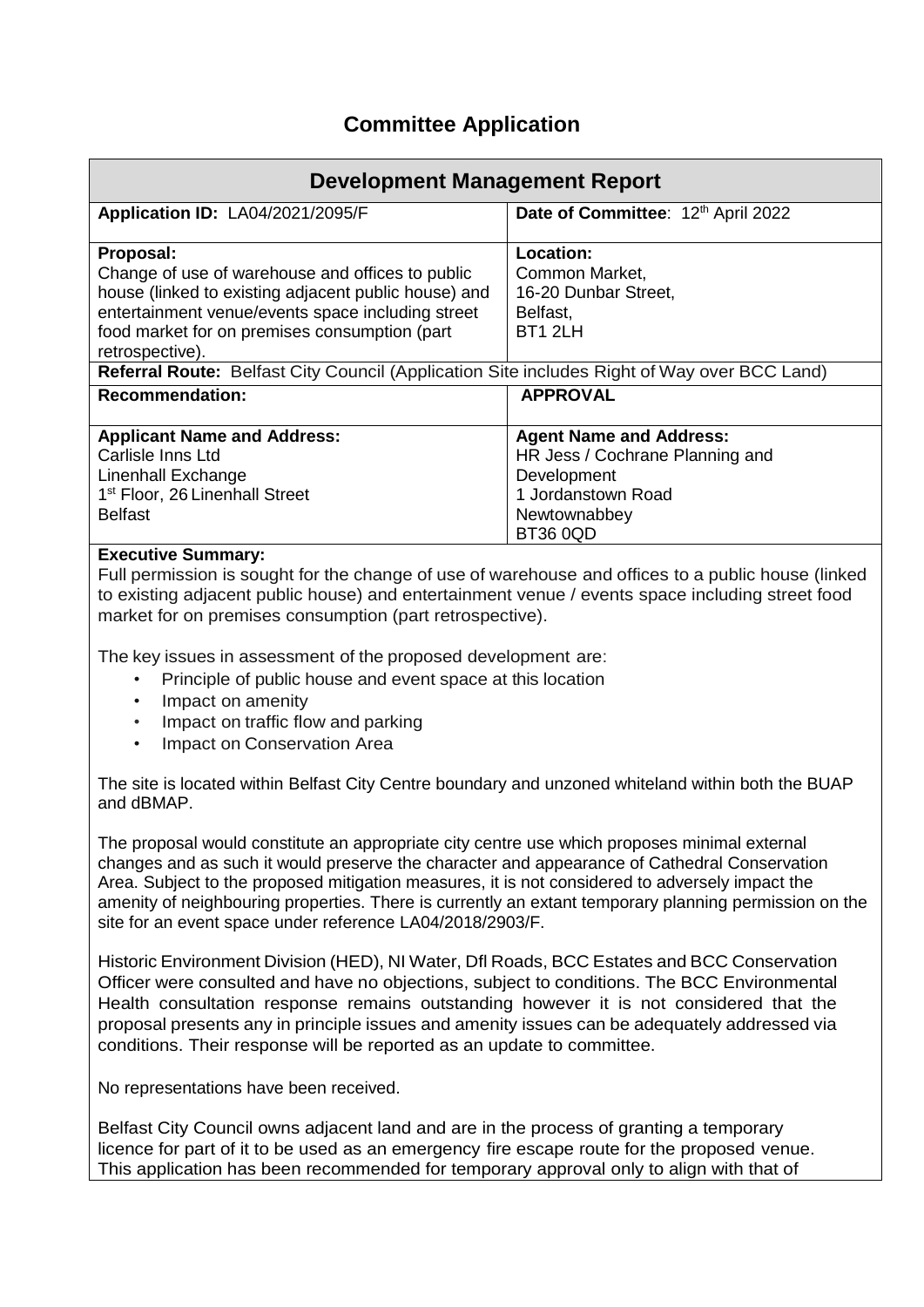temporary licence to ensure that the proposal doesn't prejudice future redevelopment of adjoining sites.

Having had regard to the development plan, relevant planning policies, and other material considerations, it is considered that the proposal should be approved.

# **Recommendation – Approval subject to conditions**

It is recommended that the application is given temporary planning approval for a period of 2 years and it is requested that delegated authority be given to the Director of Planning and Building Control to finalise the wording of conditions.

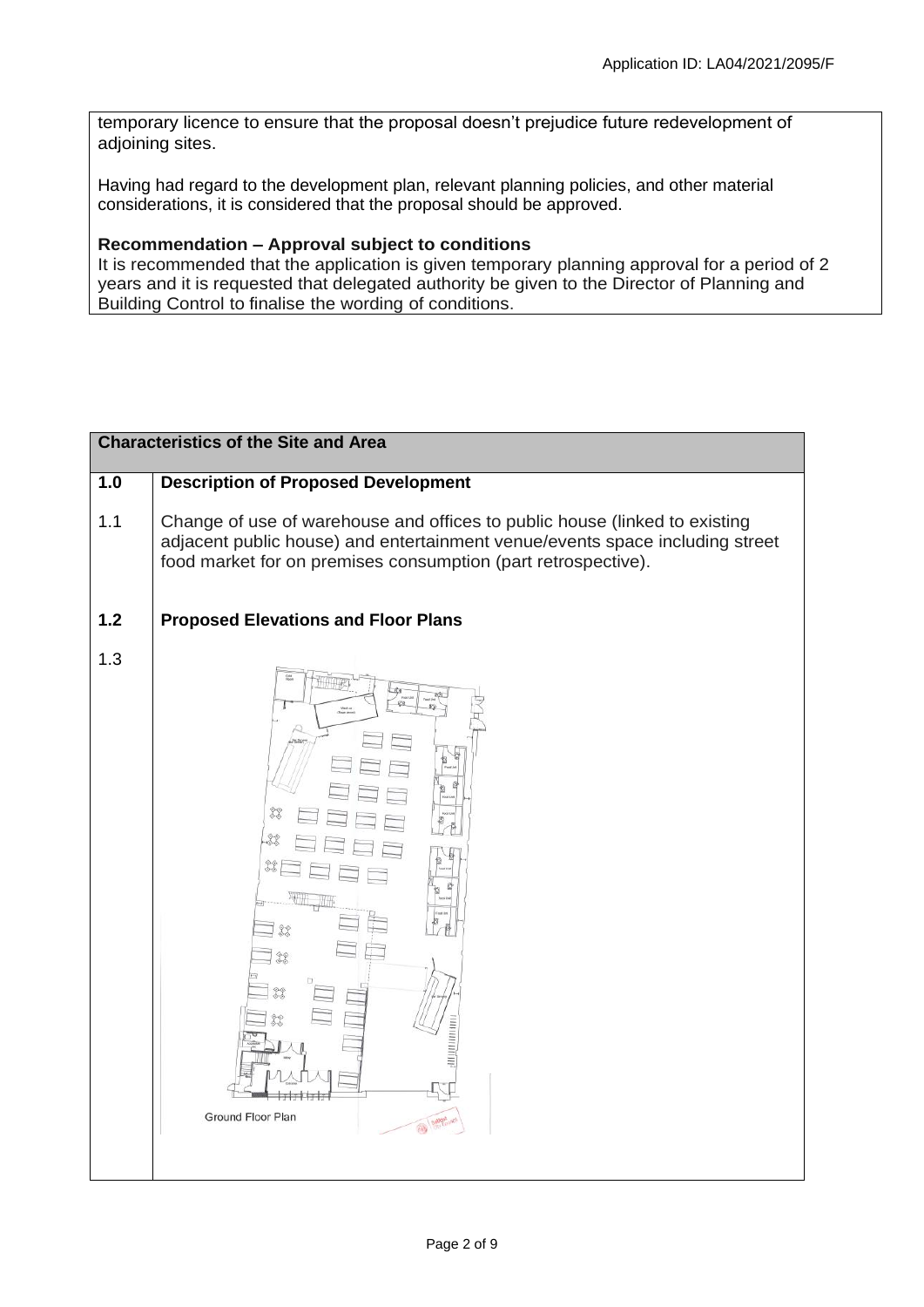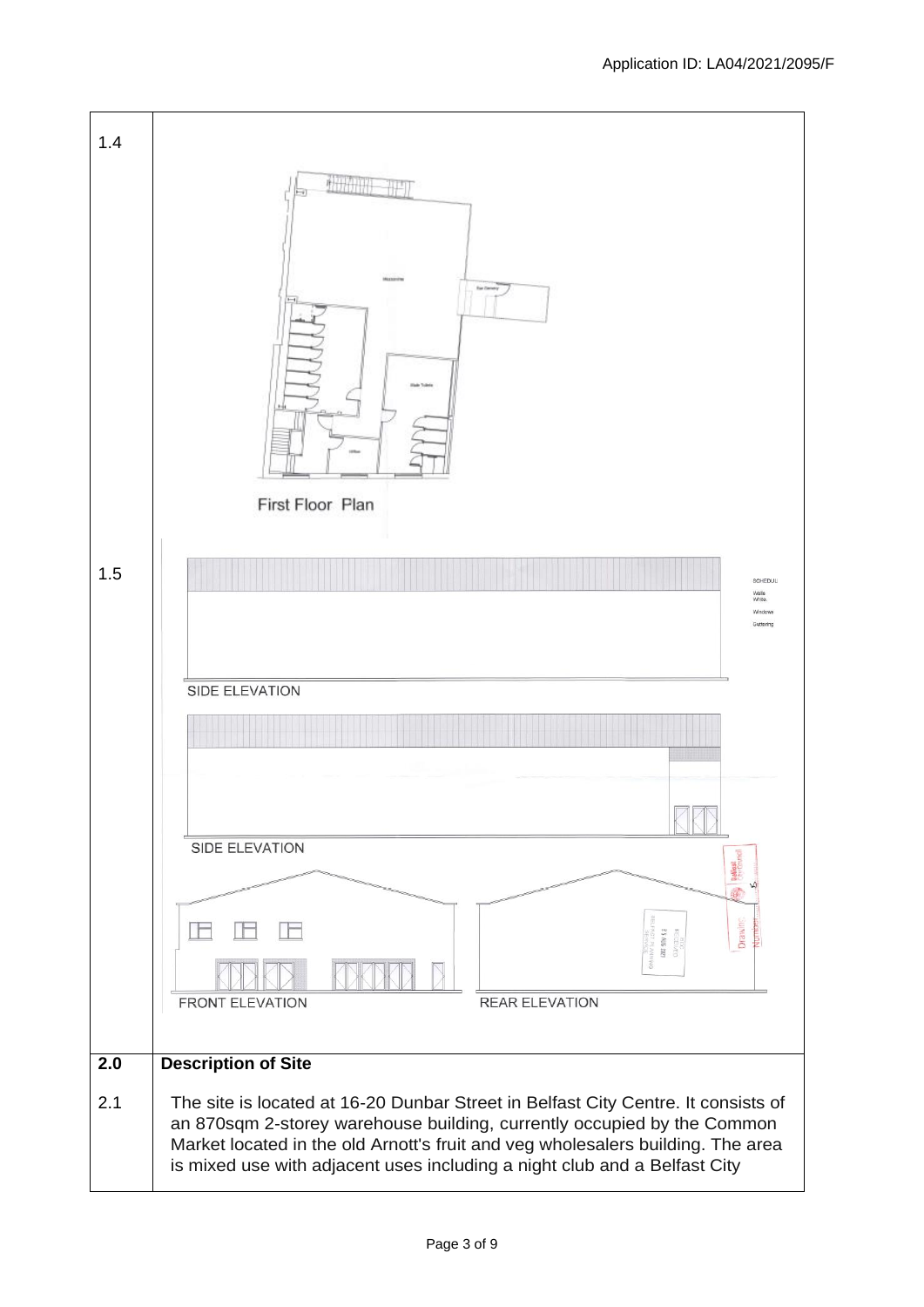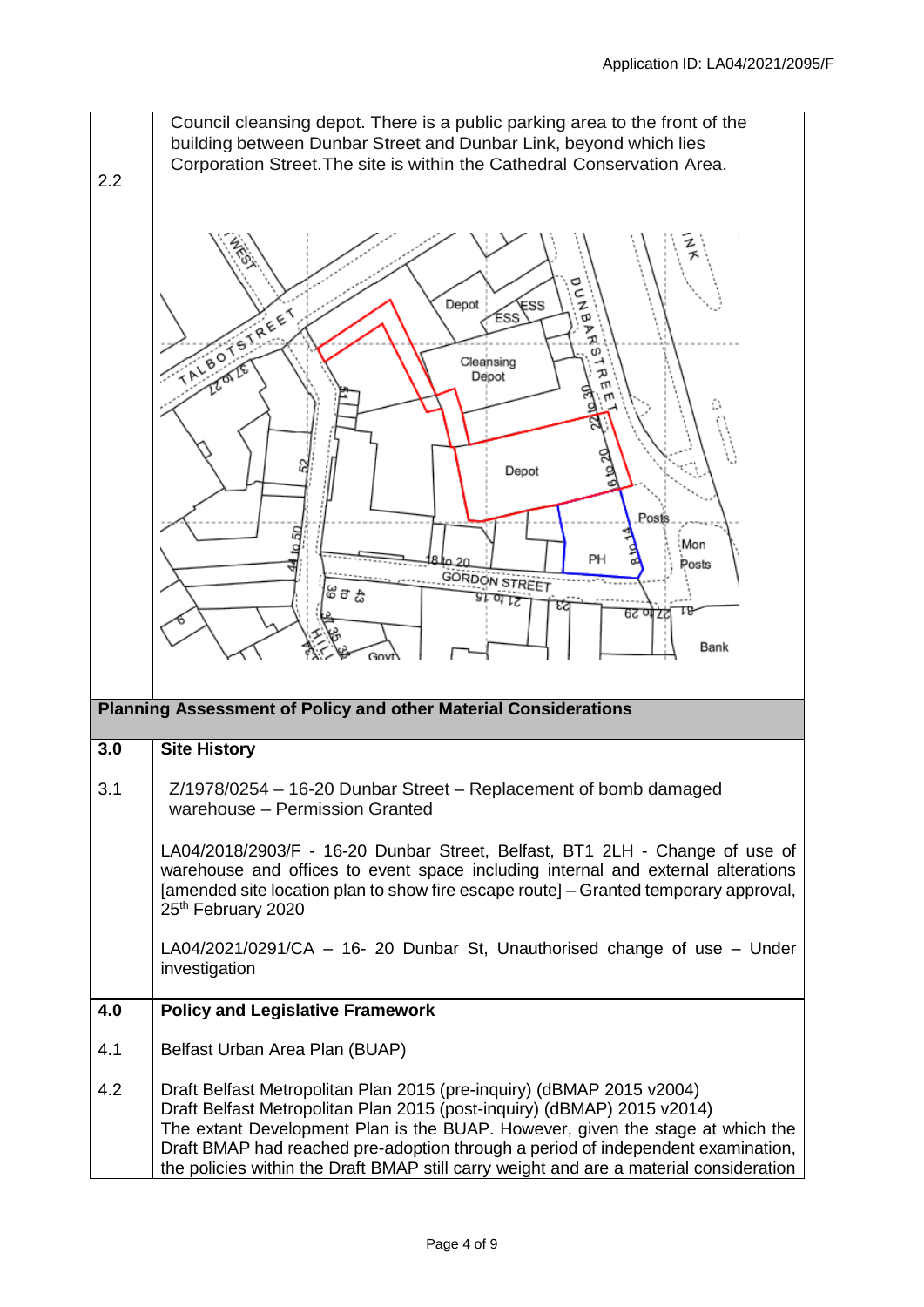|     | in the determination of planning applications. The weight to be afforded is a matter of<br>judgement for the decision maker. Given the advanced stage that Draft BMAP had<br>reached including modification after independent examination, the most recent<br>version of Draft BMAP is considered to hold significant weight.                                                                                                                                                                                                                                                                                                                                                                                                                                                                                                                                                                                                                                                                 |
|-----|-----------------------------------------------------------------------------------------------------------------------------------------------------------------------------------------------------------------------------------------------------------------------------------------------------------------------------------------------------------------------------------------------------------------------------------------------------------------------------------------------------------------------------------------------------------------------------------------------------------------------------------------------------------------------------------------------------------------------------------------------------------------------------------------------------------------------------------------------------------------------------------------------------------------------------------------------------------------------------------------------|
| 4.3 | Belfast Local Development Plan Draft Plan Strategy 2035<br>The Belfast Local Development Plan Draft Plan Strategy 2035 will guide future<br>planning application decision making to support the sustainable spatial growth of the<br>city up to 2035. The draft Plan Strategy has been subject to examination by the<br>Planning Appeals Commission and the Council has been provided with a copy of their<br>Report, together with a Direction from the Department for Infrastructure in relation to<br>additional required steps before it can be adopted. Paragraph 1.10 of the Strategic<br>Planning Policy Statement (SPPS) states that a transitional period will operate until<br>such times as a Council's Plan Strategy has been adopted. Accordingly, whilst the<br>Draft Plan Strategy is now a material consideration it has limited weight until it is<br>adopted and during this transitional period existing policies will be applied including<br>the SPPS and relevant PPSs. |
| 4.3 | <b>Strategic Planning Policy Statement (SPPS)</b><br>PPS 3 Access, Movement and Parking<br>PPS 4 Planning and Economic Development<br>PPS 6 Planning, Archaeology and the Built Heritage<br><b>DCAN 7 Public Houses</b><br>DCAN 4 Restaurants, Cafes and Fast food outlets                                                                                                                                                                                                                                                                                                                                                                                                                                                                                                                                                                                                                                                                                                                    |
| 4.4 | Section 104 of the Planning Act (Northern Ireland) 2011<br>"Special regard must be had to the desirability of preserving the character or<br>appearance of the Conservation Area or enhancing the character of appearance<br>where an opportunity to do so arises."                                                                                                                                                                                                                                                                                                                                                                                                                                                                                                                                                                                                                                                                                                                           |
| 5.0 | <b>Statutory Consultees Responses</b>                                                                                                                                                                                                                                                                                                                                                                                                                                                                                                                                                                                                                                                                                                                                                                                                                                                                                                                                                         |
|     |                                                                                                                                                                                                                                                                                                                                                                                                                                                                                                                                                                                                                                                                                                                                                                                                                                                                                                                                                                                               |
| 5.1 | DFI Roads - No objection, subject to conditions                                                                                                                                                                                                                                                                                                                                                                                                                                                                                                                                                                                                                                                                                                                                                                                                                                                                                                                                               |
| 5.2 | NI Water - No objection                                                                                                                                                                                                                                                                                                                                                                                                                                                                                                                                                                                                                                                                                                                                                                                                                                                                                                                                                                       |
| 5.3 | Historic Environment Division - No objection                                                                                                                                                                                                                                                                                                                                                                                                                                                                                                                                                                                                                                                                                                                                                                                                                                                                                                                                                  |
| 6.0 | <b>Non-Statutory Consultees Responses</b>                                                                                                                                                                                                                                                                                                                                                                                                                                                                                                                                                                                                                                                                                                                                                                                                                                                                                                                                                     |
| 6.1 | BCC Environmental Health - Outstanding, to be reported as an update to<br>committee                                                                                                                                                                                                                                                                                                                                                                                                                                                                                                                                                                                                                                                                                                                                                                                                                                                                                                           |
| 6.2 | BCC Estates - No objection                                                                                                                                                                                                                                                                                                                                                                                                                                                                                                                                                                                                                                                                                                                                                                                                                                                                                                                                                                    |
| 6.3 | BCC Conservation area officer - No objections in principle, however some issues<br>noted                                                                                                                                                                                                                                                                                                                                                                                                                                                                                                                                                                                                                                                                                                                                                                                                                                                                                                      |
| 7.0 | <b>Representations</b>                                                                                                                                                                                                                                                                                                                                                                                                                                                                                                                                                                                                                                                                                                                                                                                                                                                                                                                                                                        |
| 7.1 | The application has been neighbour notified and advertised in the local press.<br>No representations have been received.                                                                                                                                                                                                                                                                                                                                                                                                                                                                                                                                                                                                                                                                                                                                                                                                                                                                      |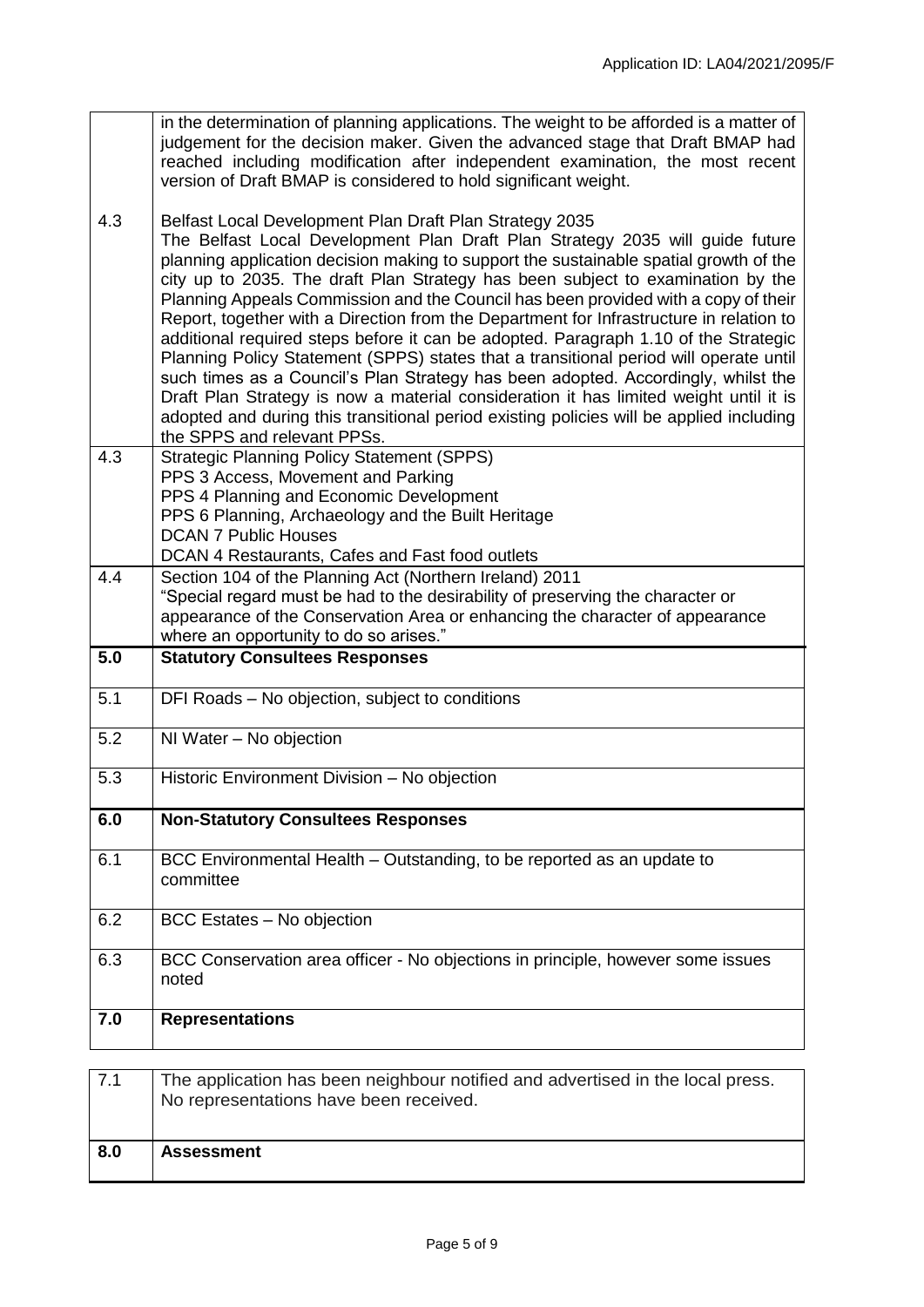#### 8.1 Plan Status/Relevant Policy/Constraints

8.1.2 The site is within the development limit of Belfast as designated in both the BUAP and the draft BMAP. The site falls within the Belfast City Centre boundary, Core Area of Parking Restraint, Cathedral Conservation Area and the Scotch and Cathedral Quarters Character Area in the draft BMAP. The proposed use generally falls within Class D1 Assembly and Leisure with respect to the entertainment / event space element whilst the public house / bar and hot food element is a sui generis use. As the site is not zoned for any specific use the proposal is not contrary to the development plan.

### 8.2 SPPS

- 8.2.1 The Strategic Planning Policy for Northern Ireland (SPPS) is a material consideration for all decisions on individual planning applications and provides general policy context.
- 822 Under the SPPS, the guiding principle for planning authorities in determining planning applications is that sustainable development should be permitted, having regard to the development plan and all other material considerations, unless the proposed development will cause demonstrable harm to interests of acknowledged importance. In practise this means that development which accords with an up-to-date development plan should be approved and proposed development which conflicts with an up-to-date development plan should be refused, unless other material considerations indicate otherwise.
- 8.2.3 Paragraph 6.270 of the SPPS advises that its aim is to support and sustain vibrant town centres through their promotion as the first choice for retailing and other complementary functions. The SPPS advocates a town centre first approach for the location of future retailing and other main town centre uses. Footnote 58 Page 101 indicates "other town centre uses" includes leisure and entertainment. The proposed uses are considered compliant with the SPPS in this regard.

#### 8.3 **Principle of a Public House in this location**

- 8.3.1 The proposal is for the change of use from warehouse and offices to a public house (linked to the adjoining public house) and entertainment venue/events space including street food market for on premises consumption. There is an extant approval on the site for an entertainment venue/event space with an associated bar which was granted 2 year temporary approval under application LA04/2018/2903/F; this approval expires in August 2022.
- 8.3.2 The public house and hot food element of the proposal is classed as sui generis, whilst the entertainment venue/events space element would be classed as D2 Assembly and Leisure. The site is not zoned for a specific use and therefore, is not contrary to the development plan.
- 8.3.3 There are minimal internal alterations proposed; the ground floor will house the bar and street food market and can also be used for the entertainment/event space. The mezzanine first floor has been converted for toilets and staff offices/facilities.
- 8.3.4 The external alterations proposed include providing new openings/door frames on the front elevation, which fronts onto Dunbar Street. This will involve removing the existing roller doors associated with the warehouse and installing new doors on the front and side elevations.
- 8.3.5 Paragraphs 4.11 – 4.12 of the SPPS consider the safeguarding of residential and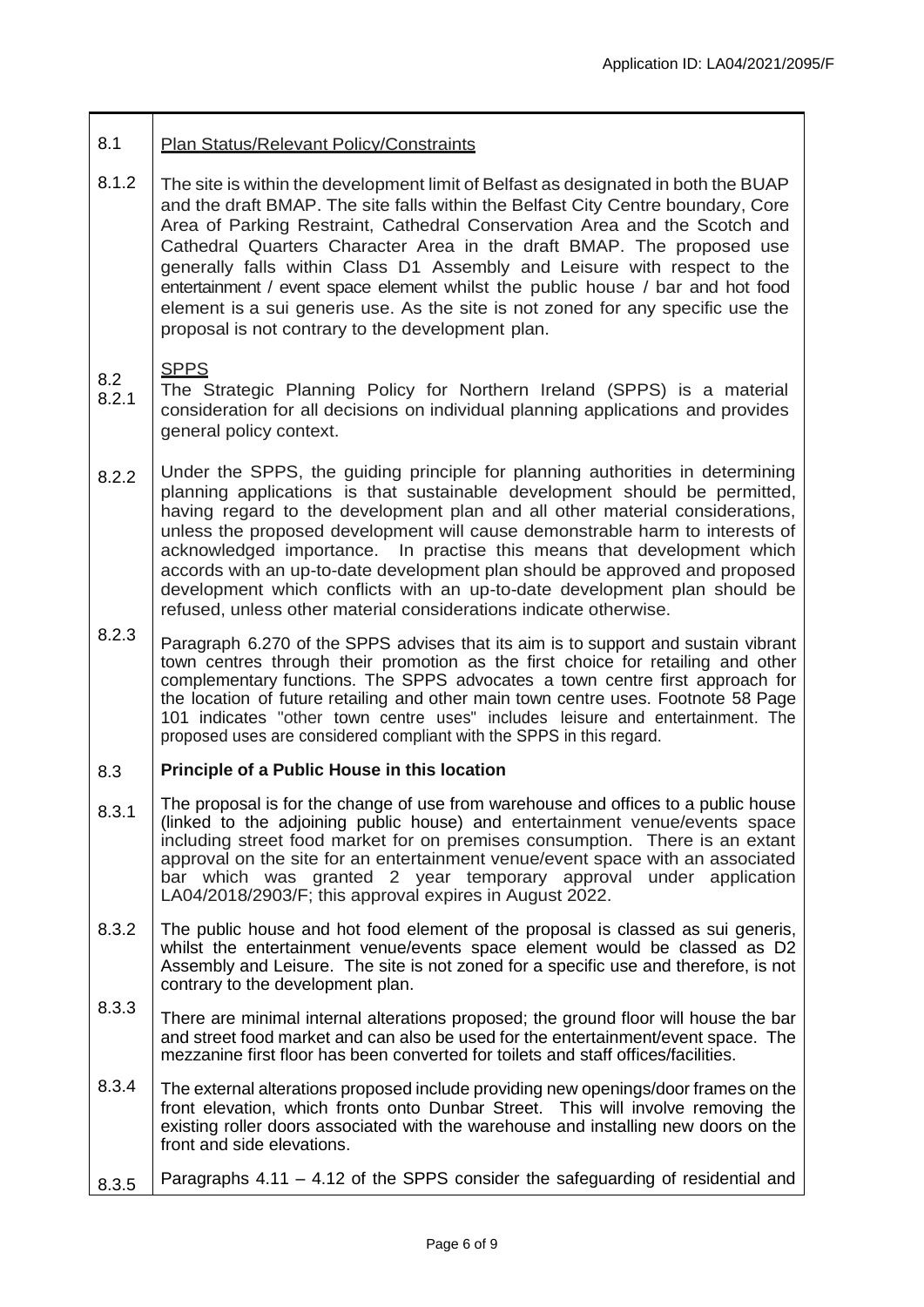work environments. It requires the planning system to consider all ways to minimise the potential adverse impacts such as noise/light pollution on sensitive receptors. Policy PED 9 of PPS 4: Planning and Economic Development has a general list of requirements for economic development including sui generis uses with criterion (a), (b), (c), (e), (f) and (g) being of particular relevance in this case. These points seek to ensure the land use is compatible with the surrounding area, reduce the impact on residential amenity, built heritage and noise nuisance and ensure access arrangements are acceptable.

- 8.3.6 The surrounding land uses include a cleansing depot to the north and the associated public house immediately to the south and office developments. There is an apartment block approximately 40m to the west of the site on Hill Street, a Salvation Army Hostel approximately 70m south-east of the site on Victoria Street and the Encore Hotel and apartments at St. Anne's approximately 80m north on Talbot Street. Given the mix of uses in the surrounding area, the proposed use of a public house, street food kitchen and entertainment/event space is considered to be acceptable subject to mitigating measures to protect the nearby residential uses.
- 8.3.7 The existing building does not exhibit any architectural features which warrant protection, the proposed external alterations are considered to be minor and acceptable.
- 8.4 Impact on Amenity
- 8.4.1 The Council's Environmental Health Team have been consulted regarding the proposal and the potential impact on the amenity, noise, odour and general nuisance.
- 8.4.2 A noise impact assessment report was submitted with the proposal and concluded that the predicted noise levels of the venue were much lower than the existing levels recorded in the vicinity. The proposed noise impact assessment addressed the difference from the previous approval which was for *'concerts and late night dancing compared to the provision for background/mid-ground noise levels in the form of either recorded music/DJ or a small band/singer/performer for the current proposal. The report states that 'entertainment will be at a level such that diners/patrons can maintain conversations whilst the music is playing'*. It should also be noted, that the applicant advised that the previous licence had approval for 1500 people compared to the licence for 360 for the proposal. This is a considerable reduction.
- 8.4.3 This means the internal noise levels would be significantly lower than that assessed under the previous application. As such, given the reduction in internal noise levels from the existing approval, the current proposal would be considered acceptable.
- 8.4.4 An Odour Impact Assessment report was submitted with the application; the report notes that a high level of odour control is required at this site given the proximity to local sensitive receptors. Given the variety of food sold including ice cream, pizza, Mexican food and fried chicken, it was not possible to group the premises into one food type so the worst case scenario of 'Very High' was selected so as to assume the worst case scenario.
- 8.4.5 The report states that '*the site has installed 8No. individual canopy hoods for each unit. The extract ducts for each of the units are connected to a main extraction system and subsequently, vented to the rear of the building by means of external ductwork which terminates 1m above the eaves height*.' Each canopy is also fitted with a grease filter.
- 8.4.6 Mitigation measures in the form of installing an appropriately rated activated carbon filter system for each of the hot food units or a central carbon filter system were proposed. It was noted that should these be installed along with the extract ducts and grease filters to terminate 1m above the eaves height, it would be considered that the overall odour impact potential would be anticipated to be low.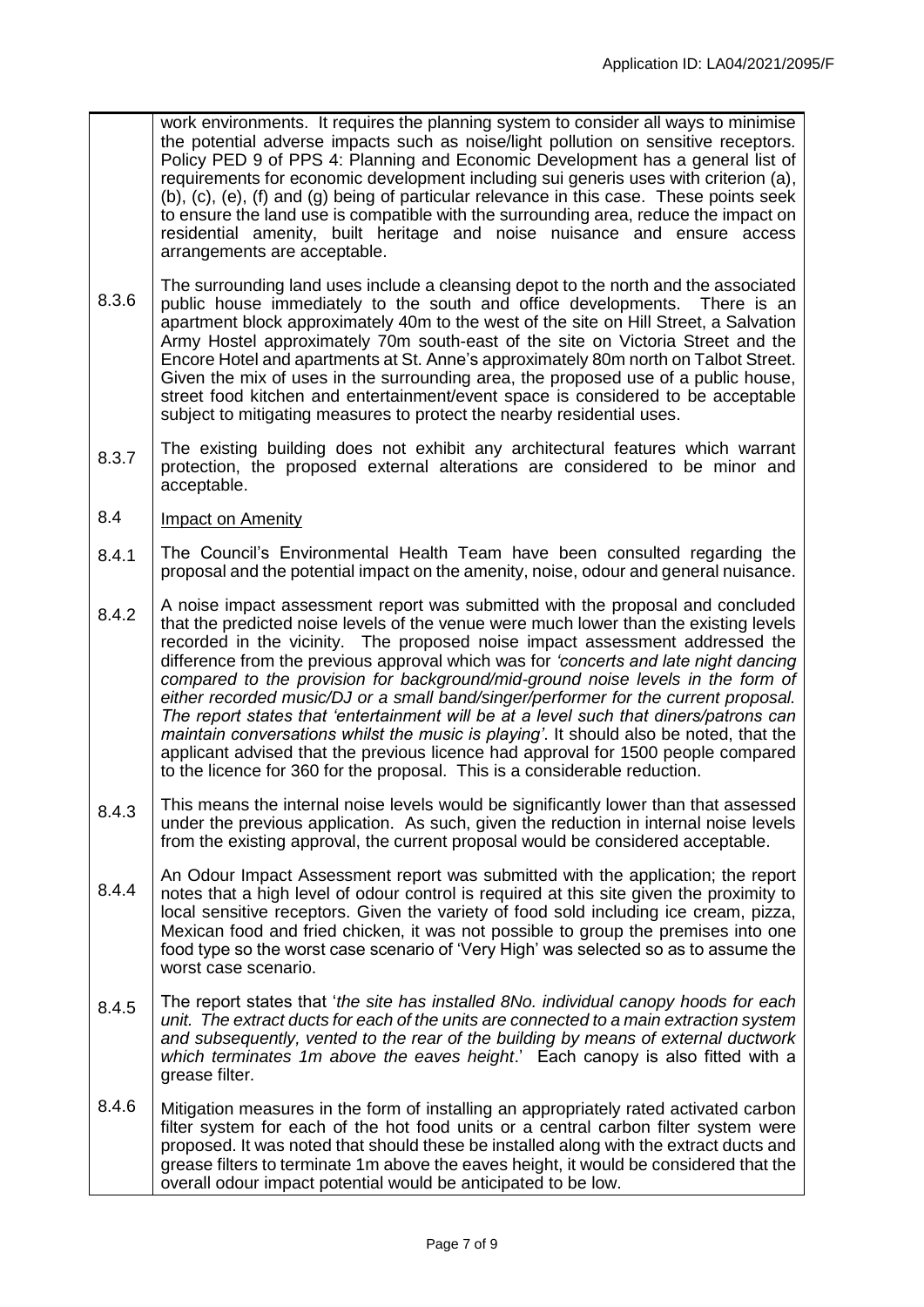- 8.4.7 Whilst the final consultation response from BCC Environmental Health remains outstanding, given the previous planning history for the event space, decrease in the numbers proposed, conclusions of supporting reports, it is not considered that the proposal presents any issues of principle and conditions will ensure that the amenity of neighbouring properties will be adequately protected.
- 8.5 Impact on Traffic Flow
- 8.5.1 8.6 DfI Roads were consulted and offered no objection to the proposal subject to three conditions which were requested. The conditions referred to a Service Management Plan, the reinstatement of the footpath and permanent removal of the redundant vehicular access and that doors and windows did not open out onto the public footpath, to ensure the safety of pedestrians and convenience of road users.

# Impact on the Conservation Area

- 8.6.1 The site sits within the Cathedral Conservation Area and as such, the Council's Conservation officer was consulted. They have advised that the building is of limited architectural and historical merit/ significance to the character and appearance of the Conservation Area. The external changes are minimal and would have a limited impact on the conservation area in terms of the character and amenity of the area.
- 8.6.2 Although the changes are minor, the Conservation officer has noted that it may be beneficial to seek timber frames for windows and aluminum doors for architectural unity within the conservation area and that the 'Arnotts' sign resonates with the historical trader of the city and would be worthwhile keeping, to retain the historical link. It is noted that the 'Arnotts' has already been removed and replaced. Furthermore, the elevational treatment of the building is the same as that which was considered acceptable and approved under application LA04/2018/2903/F, therefore it would be unreasonable to request these changes.
- 8.6.3 Overall, the proposal is considered to preserve the character and appearance of the Conservation Area and is compliant with Policy BH12 of PPS 6 and Section 104 of the Planning Act 2011.

### 8.7 Fire Escape Route

8.7.1 The proposed fire escape route is to mirror that which was agreed under application LA04/2018/2903/F. BCC's Estate Office have advised that they are negotiating a new licence agreement with a proposed term of 18 months and then a month to month agreement. As such, it is recommended that the planning permission is granted temporary approval to reflect this proposed licence agreement for the fire escape route over BCC land, as per the previous approval.

#### **9.0 Summary of Recommendation: Approval subject to conditions**

9.1 Having had regard to the development plan, relevant planning policies, and other material considerations, it is considered that the proposal should be approved. It is recommended that the application is given temporary planning approval for a period of 2 years and it is requested that delegated authority be given to the Director of Planning and Building Control to finalise the wording of conditions.

| 10.0 | <b>Conditions</b>                                                                                                     |
|------|-----------------------------------------------------------------------------------------------------------------------|
| 10.1 | The permission hereby granted shall be for a limited period of 2 years only from the<br>date of this decision notice. |